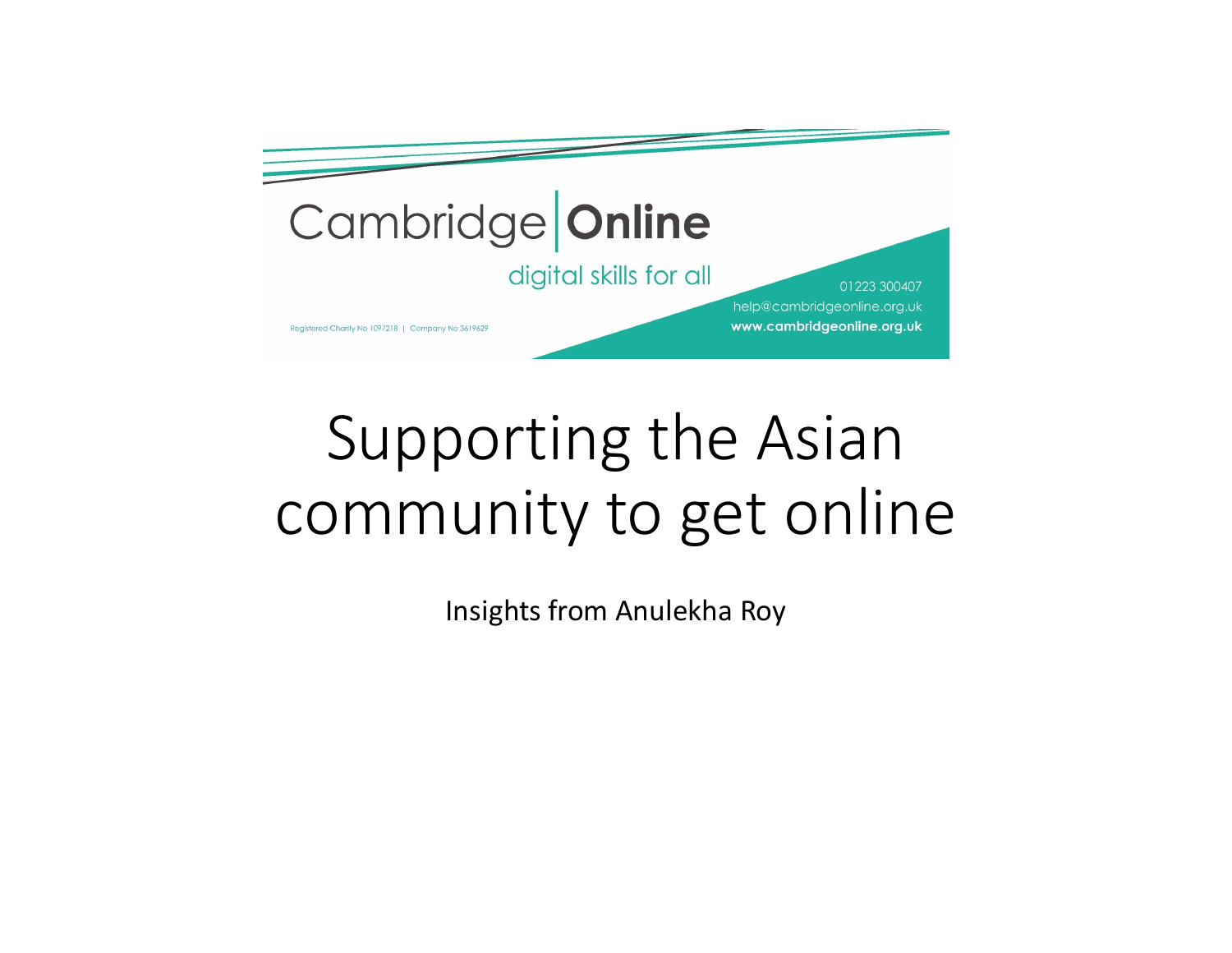

## Introduction

Dr Anulekha Roy is an Anthropologist and a Digital learning consultant. Born in India, she has lived and worked in USA, Hong Kong and France. She has worked in higher education, corporations, government, startups and non-profits. She came to Cambridge in the summer of 2014 and the same year started her business, Banyan Consultants.<br>Anulekha is a volunteer Digital Champion at Cambridge Online, Advisor to the Cambridge Online

Trustees and attends the Executive Committee meetings. She set up and ran the weekly digital skills club for the Asian Community in partnership with Cambridge City Council. The club activities were paused when the lockdown started in March 2020.

Anulekha is currently working as a Digital learning designer and trainer with the National Health Service, UK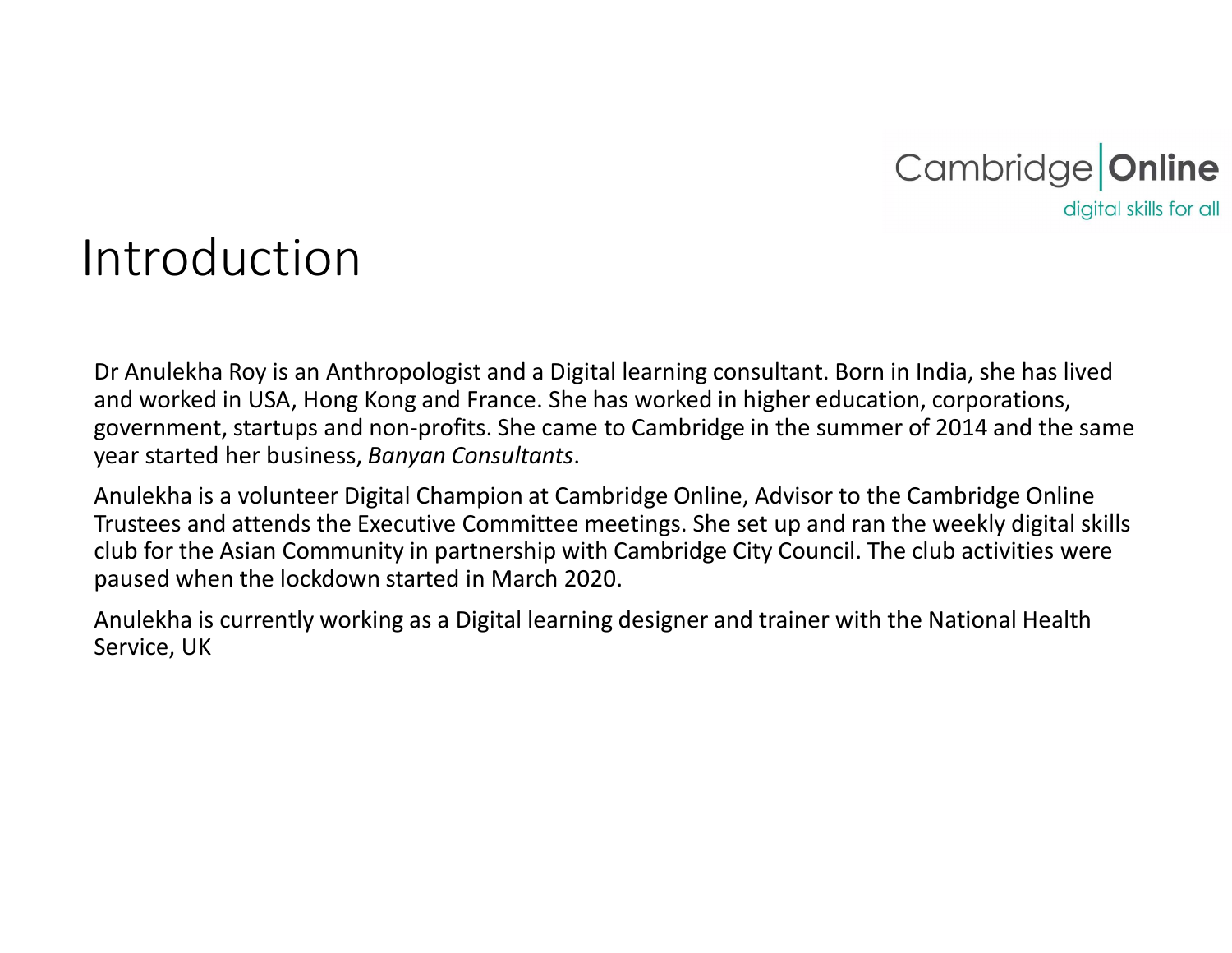

## Setting-up and Running the Club for Asian Community

The club was set up to teach digital skills to Ethnic Minority Community

Launched in early 2016, it was open every Thursday morning for two hours. It started in Akeman street, moved to Cambridge online site and back to Akeman street. The lockdown forced it to pause in early 2020

Women from ethnic minority communities (mainly Bangladesh), came to the club regularly

Only one man (from Bangladesh) and a woman (from Pakistan) attended the club for few months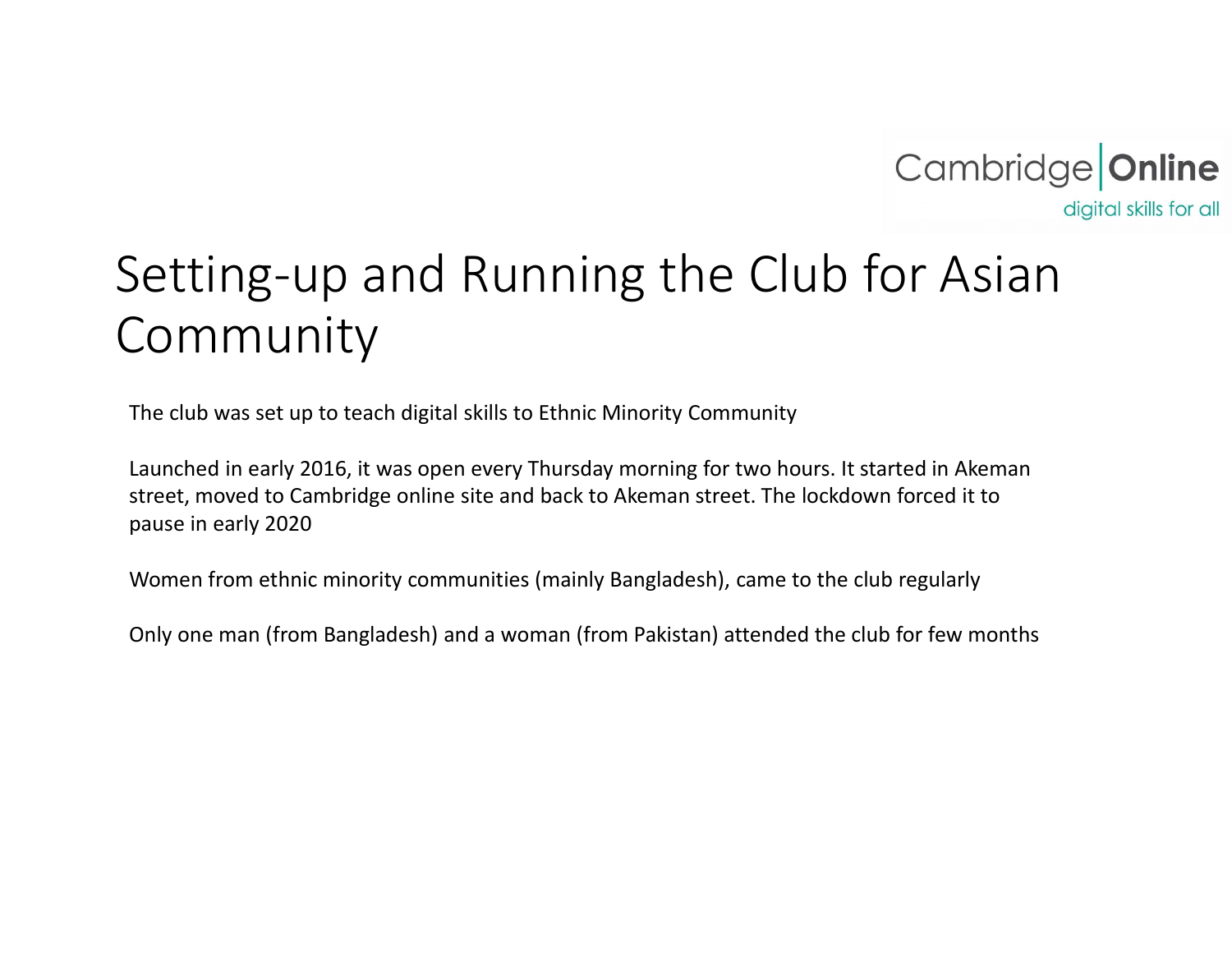

## Ups and downs of recruiting learners Cambridge **Online**<br>
• Gigital skills for all<br>
• Cambridge **Online**<br>
• Learners felt comfortable in the multi-lingual environment - Bengali, Urdu, Hindi and English<br>
• Mothers came with small children and brought older kids

The club was made popular through word of mouth, bilingual flyers & its positive outcomes

#### Ups of recruiting learners

- 
- Mothers came with small children and brought older kids during school breaks
- Women expressed their hopes freely and felt the club could help them achieve their goals

#### Downs of recruiting learners

- Biggest barrier was lack of confidence because of inability to read, write and speak English
- Family commitments, transportation challenges were persistent & discouraging
- Lack of local job opportunities took a toll on the perseverance of the learners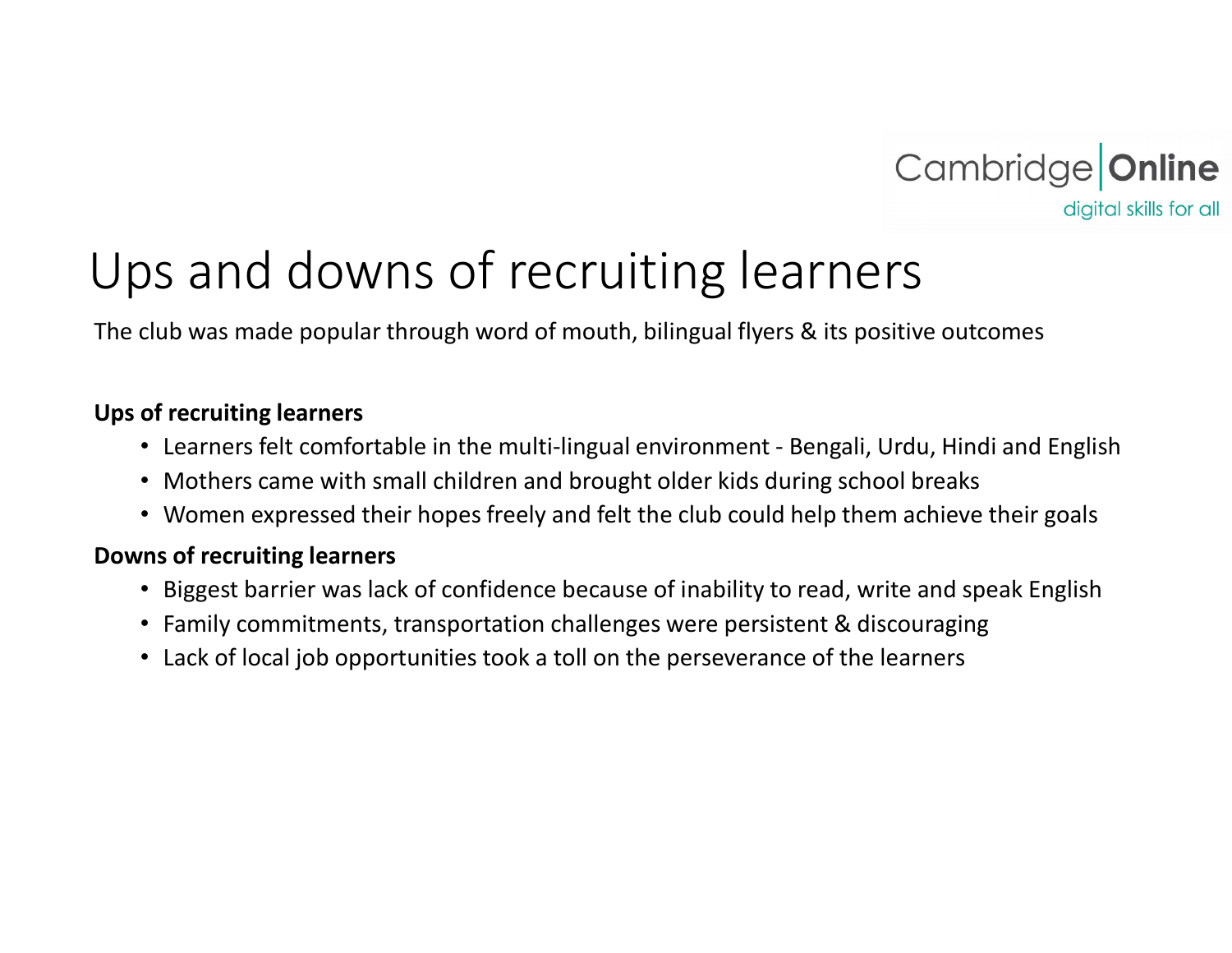

## Ups and Downs of Supporting learners

#### Ups of supporting learners

- Flexible facilitation style motivated the learners to push themselves & achieve their goals
- Encouragement and positive feedback kept the learners on the learning path
- Social media apps (Whats-App) was used to communicate outside the club hours

#### Downs of supporting learners

- The notion that finding a job is hard regularly created strong doubts
- Some learners could not overcome their home, community and cultural barriers
- Limitations caused by lack of literacy discouraged some learners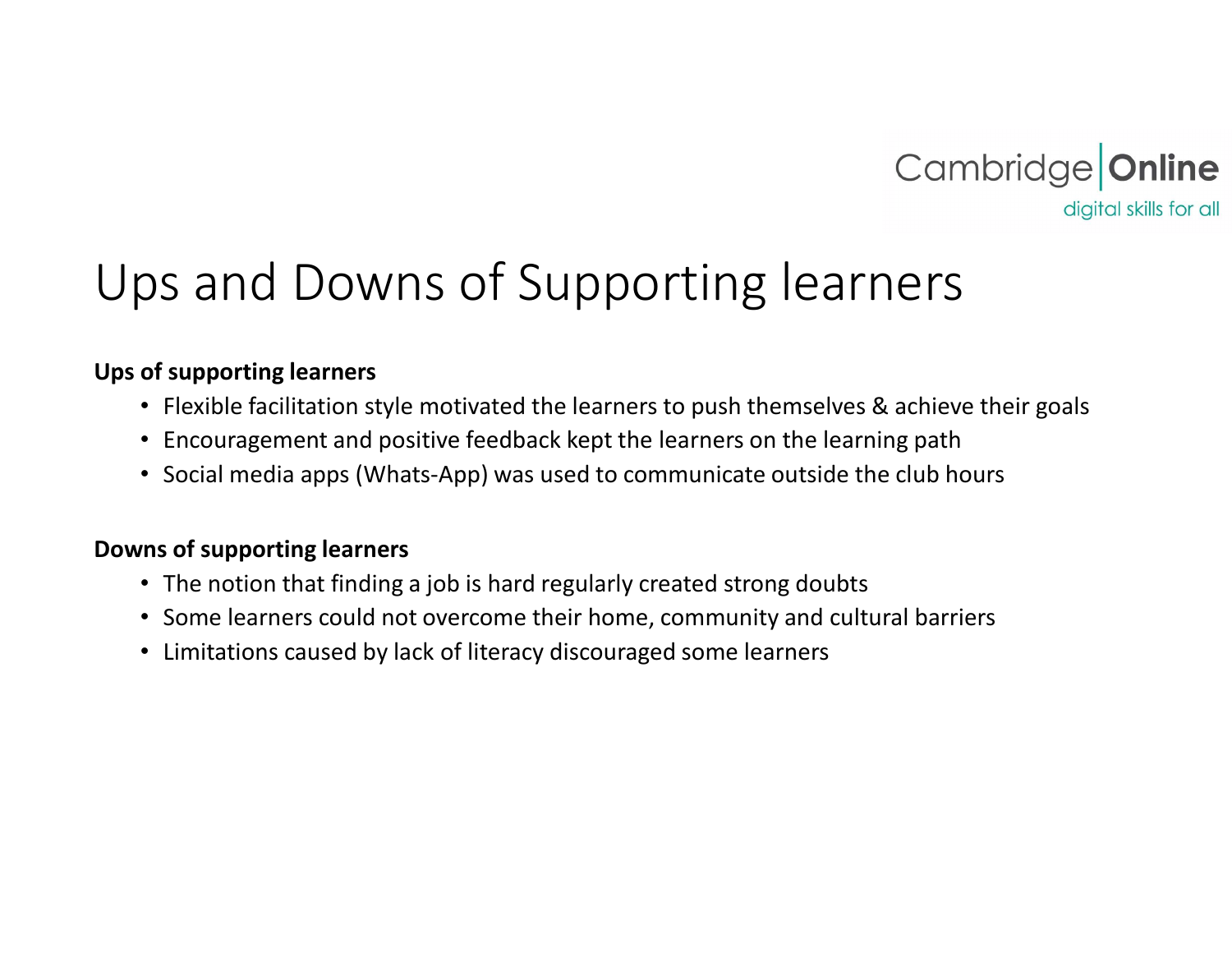

# Achievements and Lesson Learned Friedly Common the Vernium of the state of internet and digital devices<br>
• The limitations of cheap smart phones and tablets were quickly felt<br>
• New WIFI connections were installed at home and regularly used<br>
• New WIFI c

#### Awareness of the value of internet and digital devices

- The limitations of cheap smart phones and tablets were quickly felt
- New WIFI connections were installed at home and regularly used

#### Growth in use of online services for everyday activities

- Popularity of Mobile services, Credit cards, Online shopping, Online banking
- Use of google maps, google translate, Instagram, whats app, Email
- 
- 
- Passing driving theory test, ESOL, B1, Life in the UK
- Finding jobs as care givers, in corporate kitchens, as escort in school

#### Lesson learned

Success was created from support and freedom to learn & nurturing the will to keep trying